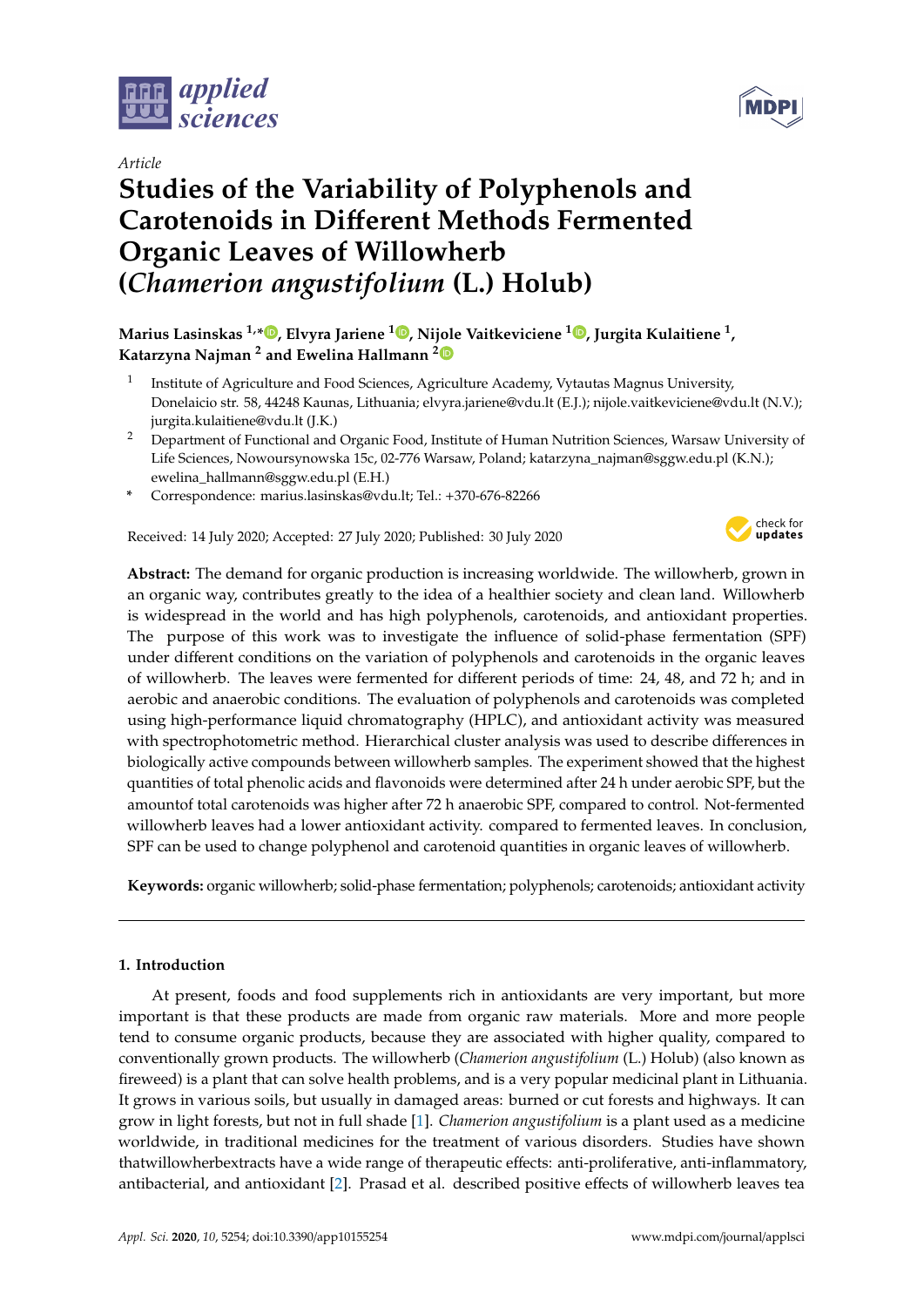in a variety of diseases: anemia, headaches, infections, colds, gastrointestinal, prostate, and urinary problems [\[3\]](#page-9-0). Finding a method to enhance the bioavailability of willowherb polyphenols and carotenoids is a very important task [\[4\]](#page-9-1). High levels of bioactive compounds in plants are very important, but their availability during infusion is also essential [\[5\]](#page-9-2). Thus, it is very important to study the chemical component variations in not-fermented and fermented leaves of willowherb. It is also very important to find a way to increase the efficient absorption of bioactive compounds from leaves. One of the current ways to improve extraction and modify bioactive compounds in willowherb fermented leaves and their bioavailability is solid-phase fermentation (SPF). It is expectedthat cutting and pressing during SPF could intensify cell wall degradation, thus improving diffusion of bioactive compounds from the inner cell parts, and then initiating better extraction. In addition, there is evidence that some solid-phase fermentation parameters may activate the accumulation process of some bioactive compounds in willowherb leaves [\[6,](#page-9-3)[7\]](#page-9-4).

Willowherbs are perfect source of polyphenols, carotenoids, and other compounds. In their leaves, many phenolic acids and flavonoids have been found: benzoic, ellagic and gallic acids, myricetin, quercetin, quercetin-3-*O*-rutinoside, luteolin, quercetin-3-*O*-glucoside, kaempferol, tannin oenothein B, and carotenoids: lutein, zeaxanthin, beta-carotene [\[8–](#page-9-5)[10\]](#page-9-6).

On the other hand, there are not enough researches on the influence of different SPF conditions (duration, aerobic, and anaerobic process) on the chemical components of organic willowherb leaves. The purpose of this experiment was to determine the influence of SPF under various conditions on the quantities of polyphenols (phenolic acids, tannin oenothein B, flavonoids) and carotenoids (lutein, zeaxanthin, beta-carotene) in organic willowherb leaves. According to the results of this experiment, SPF with various conditions can be used to prepare high-quality organic products (foods and food supplements) from organic willowherb leaves.

#### **2. Materials and Methods**

#### *2.1. Origin of Material*

The organic leaves of willowherb (*Chamerion angustifolium* (L.) Holub) that grew up in Jonava district, Safarkos village, Giedres Nacevicienes organic farm (No. SER-T-19-00910, Lithuania) were picked and investigated in 2019.

#### *2.2. Plant Material Preparation*

The organic leaves ofwillowherb (*Chamerion angustifolium* (L.) Holub) were gathered at random from various places of the plot at the outset of mass blossom in July. The composite leaf sample was 6.3 kg. For experiments in the laboratory, the samples were divided into several components:

- 1. Control: 0.900 kg notfermented (0 h).
- 2. Aerobic: 2.7 kg for SPF lasting 24, 48, and 72 h.
- <span id="page-1-0"></span>3. Anaerobic: 2.7 kg for SPF lasting 24, 48, and 72 h (Table [1\)](#page-1-0).

| Table 1. Laboratory experiment variants. |  |  |  |
|------------------------------------------|--|--|--|
|------------------------------------------|--|--|--|

| <b>Fermentation Duration</b>               |                                                    |                                                |                                                |  |  |  |
|--------------------------------------------|----------------------------------------------------|------------------------------------------------|------------------------------------------------|--|--|--|
| 72 h<br>24 h<br>48 h<br>0 h                |                                                    |                                                |                                                |  |  |  |
| 0.900 kg control (notfermented)            | 0.900 kg aerobic SPF $1$<br>0.900 kg anaerobic SPF | 0.900 kg aerobic SPF<br>0.900 kg anaerobic SPF | 0.900 kg aerobic SPF<br>0.900 kg anaerobic SPF |  |  |  |
| <sup>1</sup> SPF—solid-phase fermentation. |                                                    |                                                |                                                |  |  |  |

During the SPF, to cut fresh leaves, special plastic knives were used. The samples were divided into parts of 0.300 kg. For anaerobic SPF: the leaves were thoroughly pressed into containers (made from glass) and covered with a lid. For aerobic SPF: glass containers were covered with an air-passing lid. The SPF passed at a temperature of 30  $\degree$ C in a dark chamber for durations: 24, 48, and 72 h.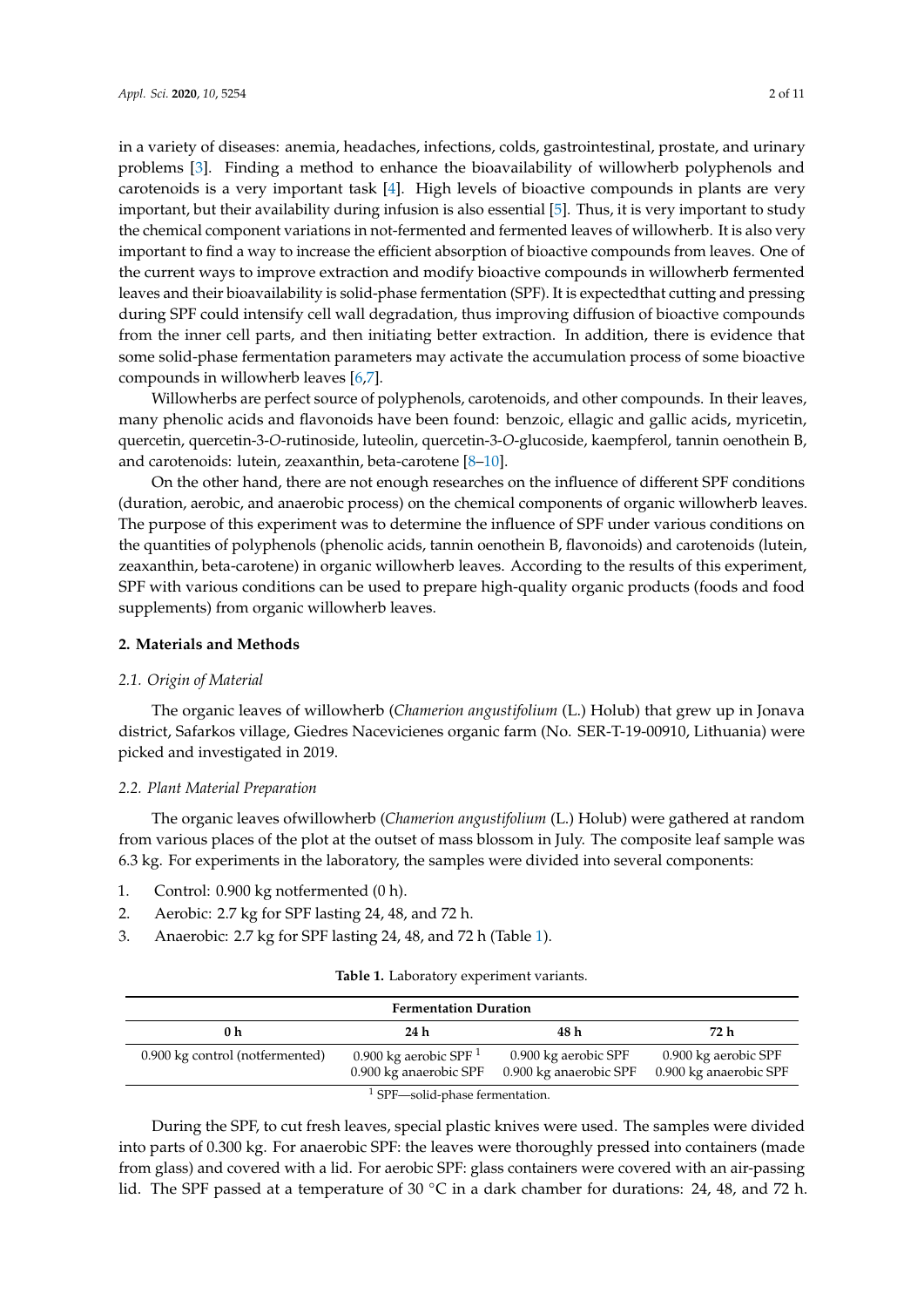All variations of the experiment were carried out in three replications. Then, the raw leaves were lyophilized in freeze-drying plant sublimator (ZIRBUS GmbH, Harz, Germany), and leaves were milled and kept in closed containers at a temperature of 25 ◦C in the ventilated, dry, dark, and cool room. All chemical experimentations were done three times.

#### *2.3. Measurement of Polyphenols*

Ponder and Hallmann (2019) described the method for polyphenols determination using high-performance liquid chromatography (HPLC) [\[11\]](#page-9-7). A total of 100 mg of powder of freeze-dried willowherb leaves was mixed up with 5 mL of 80% methanol (80:20 methanol and ultrapure water), and then plastic tubes were closed by plastic cap and shaken with vortex (60 s). Then, in an ultrasonic bath, all examples were extracted for 10 min, ata temperature of 30 ◦C, and 5.5 kHz. After 15 min, the examples were centrifuged for 10 min, 3780× *g*, and temperature was 5 ◦C. A clean plastic tube was used to collect the supernatant, and then it was centrifuged once more for 5 min,  $31,180\times g$ , at 0 °C temperature. Supernatant (850  $\mu$ L) was moved to a vial (HPLC) and was analyzed. For polyphenols separation, a Synergi Fusion-RP 80i Phenomenex column ( $250 \times 4.60$  mm) was used. Shimadzu equipment (two pumps (LC-20AD), controller (CBM-20A), column oven (SIL-20AC), and spectrometer UV/Vis (SPD-20 AV)) was used to carry out the analysis. The phenolics were isolated with these gradient conditions: a flow rate of 1 mL min−<sup>1</sup> ; we used two gradient phases: 10% (*v*/*v*) acetonitrile and ultrapure water (phase A) and 55% (*v*/*v*) acetonitrile and ultrapure water (phase B). Orthophosphoric acid was used to acidify the phases (pH 3.0). The whole analysis lasted 38 min. The program of the stage was: 1.00–22.99 min, 95% phase A and 5% phase B; 23.00–27.99 min, 50% phase A and 50% phase B; 28.00–28.99 min, 80% phase A and 20% phase B; and 29.00–38.00 min, 95% phase A and 5% phase B. For flavonoids, wavelengths were 250 nm, and for phenolic acids, 370 nm. The pure standards 99.9% (Poland, Sigma-Aldrich) were used to identify the phenolics.

#### *2.4. Measurement of Carotenoids*

Hallmann et al. described the method for carotenoids determination [\[12\]](#page-9-8). A total of 100 mg of powder from freeze-dried leaf sample was added into a plastic test tube, and then 1 mg magnesium carbonate and 5 mL of pure acetone were added. In next step, the solution was mixed carefully using vortexing, and an ultrasonic bath was used for incubation for 10 min at  $0^{\circ}$ C temperature. Then the examples were centrifuged (10 min, 3780× *g*, 5 ◦C). HPLC was used to take an aliquot of 800 µL of extract for testing. For carotenoids determination, HPLC (Shimadzu, USA Manufacturing Inc., Canby, OR, USA) was used, consisting of two LC-20AD pumps, an SIL-20AC autosampler, a CMB-20A system controller, an ultraviolet–visible detector SPD-20AV, and an oven CTD-20AC. A Synergi Max-RP 80i column 250 × 4.60 mm (Phenomenex Inc., Torrance, CA, USA) was used, and then elution was done with gradient flow in two mobile phases: (A) acetonitrile/methanol (90:10), and (B) methanol/ethyl acetate (64:36). The used gradient program was: 0–16 min—95% Solvent A and 5% Solvent B; 17–21 min—50% Solvent A and 50% Solvent B; 22–25 min—20% Solvent A and 80% Solvent B; 26–28 min—20% Solvent A and 80% Solvent B. The whole analysis lasted 28 min, the flow rate was 1 mL min−<sup>1</sup> , and the wavelength range for detection was 445–450 nm. The external standards (Fluka and Sigma-Aldrich, Poznan, Poland) were used for identification of carotenoids.

#### *2.5. Antioxidant Activity*

Srednicka-Tober et al. described the method for antioxidant activity determination [\[13\]](#page-9-9). The sample of 250 mg freeze-dried plant powder was placed into a plastic tube, and distilled water was added (25 mL). The vortex was used for 1 min to mix the samples (Labo Plus, Warsaw, Poland). In the next stage, the samples were placed into a shaker incubator (IKA, Staufen im Breisgau, Germany) for 1 h, at 30 ◦C. Then, the samples were shaken again and centrifuged (Centrifuge, MPW-380 R, Warsaw, Poland) for 15 min,  $14,560 \times g$ , at temperature 5 °C. After that, the supernatant was gathered for measurements. In laboratory glass tubes, the samples were determined with a measurement dilution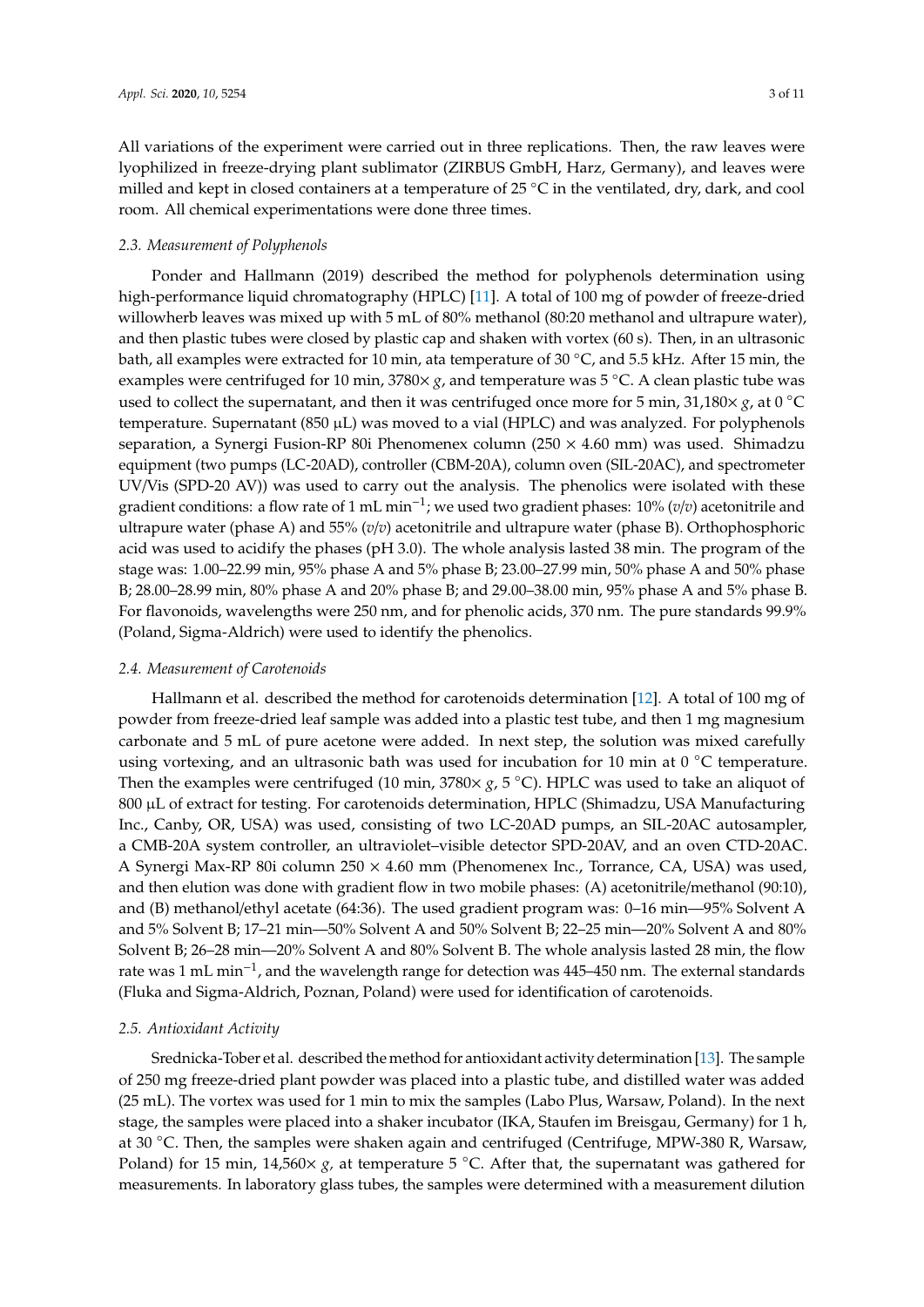scheme (0.5–1.5 mL) and then placed in 3.0 mL of ABTS·+ cationic solution in phosphate-buffered saline (PBS). After 6 min, a spectrophotometer (Helios γ, Thermo Scientific, Warsaw, Poland) was used to take the samples' absorbances (21 °C, wavelength  $\lambda = 734$  nm). The received calculations were measured with a special formula, also the dilution factor was used. The conclusive data were expressed in mmol of TE (Trolox equivalents/100 g dry weight (DW)).

#### *2.6. Statistical and Multivariate Analysis*

The ANOVA (a two-way analysis of variance) method, with software package STATISTICA, was used to perform statistical analysis of obtained data (Statistica 12; StatSoft, Inc., Tulsa, OK, USA). The results were submitted as the mean with standard error. The Fisher's LSD test was used to estimate the statistical significance of differences between the means (*p* < 0.05). To characterize differences in biologically active substances (polyphenols and carotenoids) between willowherb leaves samples, the hierarchical cluster analysis was used (XLSTAT Software, XLSTAT, 2016, New York, NY, USA).

#### **3. Results**

#### *3.1. Content of Bioactive Compounds*

One of the ways to improve bioactive compound extraction from willowherb leaves is to use SPF in various conditions. In this experiment, SPF changed the amounts of polyphenols and carotenoids in organic fermented willowherb leaves under aerobic and anaerobic conditions. The content of total phenolic acids, polyphenols, and flavonoids was highest under the aerobic fermentation conditions, but the total quantity of carotenoids was higher in anaerobic fermentation (Table [2\)](#page-4-0). The amount of individual bioactive compounds differed according to fermentation conditions.

According to Schepetkin et al. (2016), ellagitannins, such as oenothein B, are among the compounds considered to be the primary biologically active components in willowherb extracts [\[2\]](#page-8-1). The quantity of tannin oenothein B in aerobic fermentation (24 h) was 19.25% higher compared to control (not-fermented), and 53.88% higher than under anaerobic conditions (24 h) (Table [3\)](#page-4-1). In willowherb leaves fermented for 48 h, oenothein B quantity decreased by 13.07%, and in fermented leaves for 72 h—33.08%.

Flavonoids were found as the prime group of naturally-occurring phenolic compounds [\[14\]](#page-9-10). It was established that the higher amount of flavonoid quercetin-3-*O*-rutinoside was determined in not-fermented willowherb leaves (control), and after 48 h under the anaerobic fermentation. The highest quantities of myricetin, luteolin, quercetin, and kaempferol were determined after fermentation in aerobic conditions, but the highest amount of quercetin-3-*O*-glucoside was identified after 24 h under anaerobic fermentation conditions (Table [3\)](#page-4-1).

Phenolic acids can be used to treat oxidative damage illnesses (cancer and heart diseases), and they are the plant's secondary metabolites [\[15\]](#page-9-11). Our results show that the highest amount of gallic and benzoic acids occurred after 72 h anaerobic fermentation. The highest quantity of chlorogenic acid (9.26 mg 100 g<sup>-1</sup>DW) was determined in not-fermented organic willowherb leaves (control), for ellagic acid (1630.68 mg 100 g−1DW) after 24 h aerobic fermentation, and *p*-coumaric after 24 h anaerobic fermentation (345.85 mg 100 g<sup>-1</sup> DW) (Table [4\)](#page-5-0).

Carotenoids are very important for human health, and it is advised that they have to be a regular part of daily food. Carotenoids are found in many plant products [\[16\]](#page-9-12). According to our results in willowherb leaves samples, all individual carotenoids levels were significantly higher after 24 and 72 h anaerobic fermentation: lutein 27.83 mg 100 g−<sup>1</sup> DW (24 h) and 29.75 mg 100 g−<sup>1</sup> DW (72 h), zeaxanthin 13.96 mg 100 g−<sup>1</sup> DW (24 h) and 14.32 mg 100 g−<sup>1</sup> DW (72 h), and beta-carotene 6.31 mg 100 g−<sup>1</sup> DW (24 h) and 6.30 mg 100 g<sup>-1</sup> DW (72 h) (Table [5\)](#page-5-1).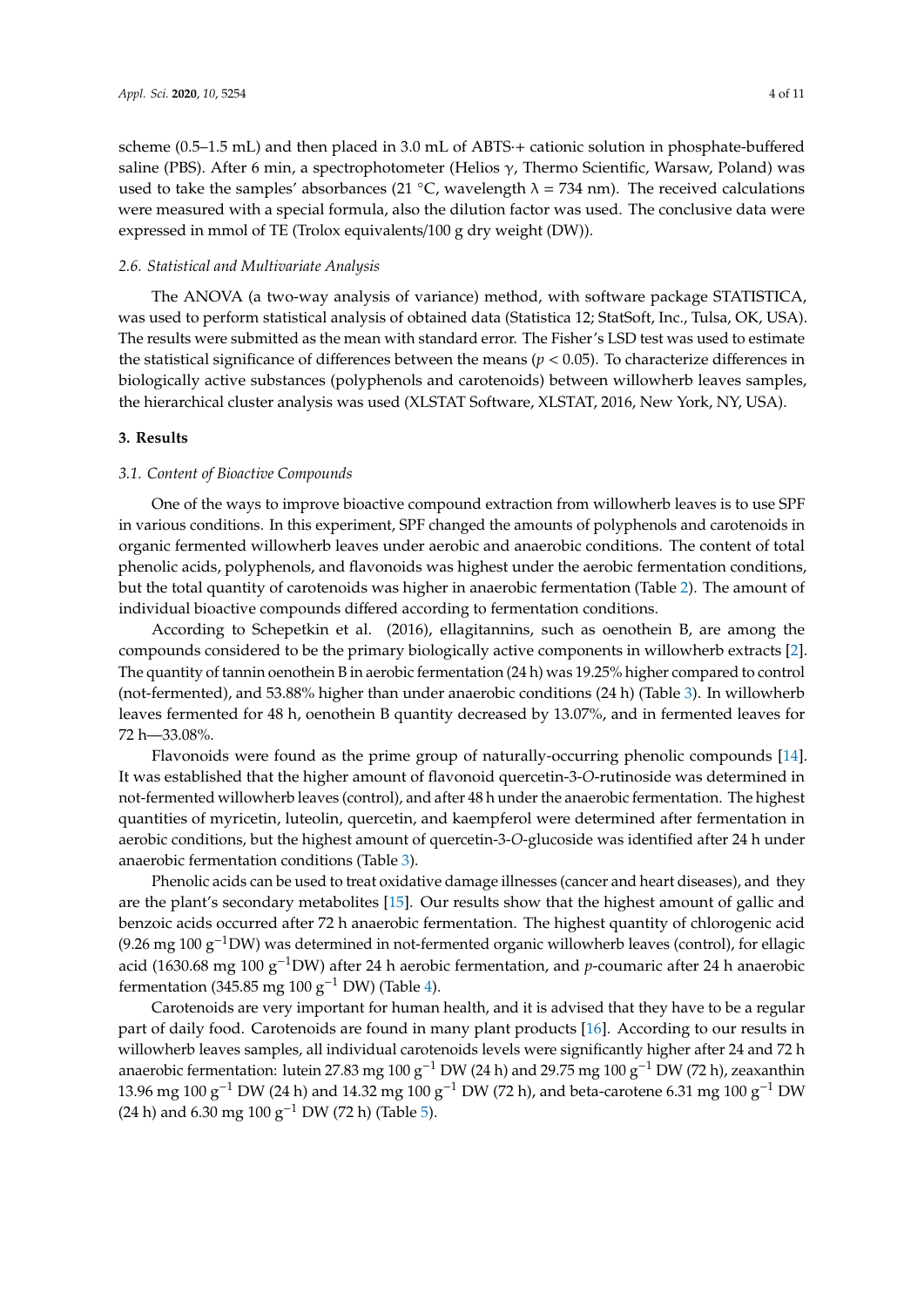Table 2. The influence of solid-phase fermentation (SPF) on the matter of bioactive compounds (mg 100 g<sup>-1</sup> dry weight (DW)) in organic willowherb leaves. Mean value  $\pm$  standard error,  $n = 3$ .

| <b>Fermentation Duration/Bioactive Compounds</b>                | <b>Total Polyphenols</b>           | <b>Total Phenolic Acids</b>   | <b>Total Flavonoids</b> | <b>Total Carotenoids</b> |
|-----------------------------------------------------------------|------------------------------------|-------------------------------|-------------------------|--------------------------|
| Control (notfermented)                                          | $2681.96 \pm 62.01 b$ <sup>1</sup> | $1654.75 \pm 80.14$ c         | $1027.21 \pm 102.07$ c  | $36.34 \pm 1.05$ e       |
|                                                                 |                                    | Aerobic fermentation method   |                         |                          |
| Fermented 24 h                                                  | $3209.20 \pm 152.06$ a             | $1895.23 \pm 59.33$ a         | $1313.97 \pm 99.75$ a   | $34.80 \pm 1.47$ e       |
| Fermented 48 h                                                  | $2772.47 \pm 13.21$ b              | $1615.34 \pm 27.69$ cd        | $1157.13 \pm 13.43$ b   | $39.64 \pm 0.12$ d       |
| Fermented 72 h                                                  | $2458.52 \pm 95.04$ c              | $1544.15 \pm 40.46$ d         | $914.37 \pm 59.05$ d    | $34.70 \pm 0.44$ e       |
|                                                                 |                                    | Anaerobic fermentation method |                         |                          |
| Fermented 24 h                                                  | $2509.46 \pm 59.25$ c              | $1818.43 \pm 62.67$ ab        | $691.03 \pm 10.67$ e    | $48.10 \pm 0.95$ b       |
| Fermented 48 h                                                  | $2282.67 \pm 65.54$ d              | $1572.60 \pm 15.90$ cd        | $710.07 \pm 68.90$ e    | $42.65 \pm 2.18$ c       |
| Fermented 72 h                                                  | $2142.77 \pm 81.14$ d              | $1760.46 \pm 65.80 b$         | $382.32 \pm 3.25$ f     | $50.38 \pm 1.24$ a       |
| <i>p</i> -Value (SPF <sup>2</sup> duration $\times$ SPF method) | < 0.00011                          | < 0.00216                     | < 0.00001               | < 0.00001                |

<sup>1</sup> The differences between the means in columns marked by not the same small letter (a, b, c, d, e, f) are significant at  $p < 0.05$ . <sup>2</sup> SPF—solid-phase fermentation.

| Table 3. The influence of SPF on the content of flavonoids and tannin (mg 100 g <sup>-1</sup> DW) in organic willowherb leaves. Mean value $\pm$ standard error, $n = 3$ . |  |
|----------------------------------------------------------------------------------------------------------------------------------------------------------------------------|--|
|----------------------------------------------------------------------------------------------------------------------------------------------------------------------------|--|

<span id="page-4-0"></span>

| <b>Fermentation Duration/Bioactive Compounds</b>                | Oenothein B                     | Ouercetin-3-O-Rutinoside | Myricetin           | Luteolin                      | Ouercetin         | Ouercetin-3-O-Glucoside | Kaempferol         |
|-----------------------------------------------------------------|---------------------------------|--------------------------|---------------------|-------------------------------|-------------------|-------------------------|--------------------|
| Control (not fermented)                                         | $969.07 + 72.77 b$ <sup>1</sup> | $23.31 \pm 0.86$ b       | $12.11 \pm 0.13$ cd | $2.70 \pm 0.04$ c             | $2.45 \pm 0.17$ e | $15.21 \pm 3.73$ f      | $2.35 \pm 0.09$ cd |
|                                                                 |                                 |                          |                     | Aerobic fermentation method   |                   |                         |                    |
| Fermented 24 h                                                  | $1200.02 + 68.26$ a             | $20.07 + 0.02c$          | $29.13 + 0.24$ a    | $2.95 + 0.02$ b               | $10.65 + 0.12$ a  | $47.88 + 1.50 e$        | $3.27 + 0.22$ b    |
| Fermented 48 h                                                  | $1043.16 \pm 30.39 b$           | $18.23 \pm 0.05$ d       | $26.97 \pm 0.89$ b  | $3.93 \pm 0.19$ a             | $3.73 \pm 0.21$ c | $57.31 \pm 0.14$ d      | $3.81 \pm 0.13$ a  |
| Fermented 72 h                                                  | $803.07 \pm 61.68$ c            | $22.87 \pm 0.03$ b       | $11.14 \pm 1.36$ de | $3.74 \pm 0.13$ a             | $5.81 \pm 0.26$ b | $64.44 \pm 3.43$ c      | $3.30 \pm 0.06$ b  |
|                                                                 |                                 |                          |                     | Anaerobic fermentation method |                   |                         |                    |
| Fermented 24 h                                                  | $553.47 + 37.36$ d              | $20.86 + 2.04c$          | $12.45 + 0.26c$     | $3.83 + 0.24$ a               | $3.92 \pm 0.35$ c | $94.29 + 4.91$ a        | $2.21 + 0.06$ d    |
| Fermented 48 h                                                  | $582.74 + 52.05$ d              | $25.23 + 3.08$ a         | $10.59 + 0.81$ ef   | $2.37 + 0.03$ d               | $2.69 + 0.19e$    | $84.02 \pm 0.67$ b      | $2.43 + 0.04c$     |
| Fermented 72 h                                                  | 330.56 $\pm$ 5.18 e             | $19.54 \pm 0.82$ cd      | $9.42 \pm 0.75$ f   | $2.43 \pm 0.09$ d             | $3.11 + 0.09$ d   | $14.89 + 0.72$ f        | $2.37 \pm 0.01$ cd |
| <i>p</i> -Value (SPF <sup>2</sup> duration $\times$ SPF method) | < 0.00001                       | < 0.00001                | < 0.00001           | < 0.00001                     | < 0.00001         | < 0.00001               | < 0.00001          |

<span id="page-4-1"></span><sup>1</sup> The differences between the means in columns marked by not the same small letter  $(a, b, c, d, e, f)$  are significant at  $p < 0.05$ . <sup>2</sup> SPF—solid-phase fermentation.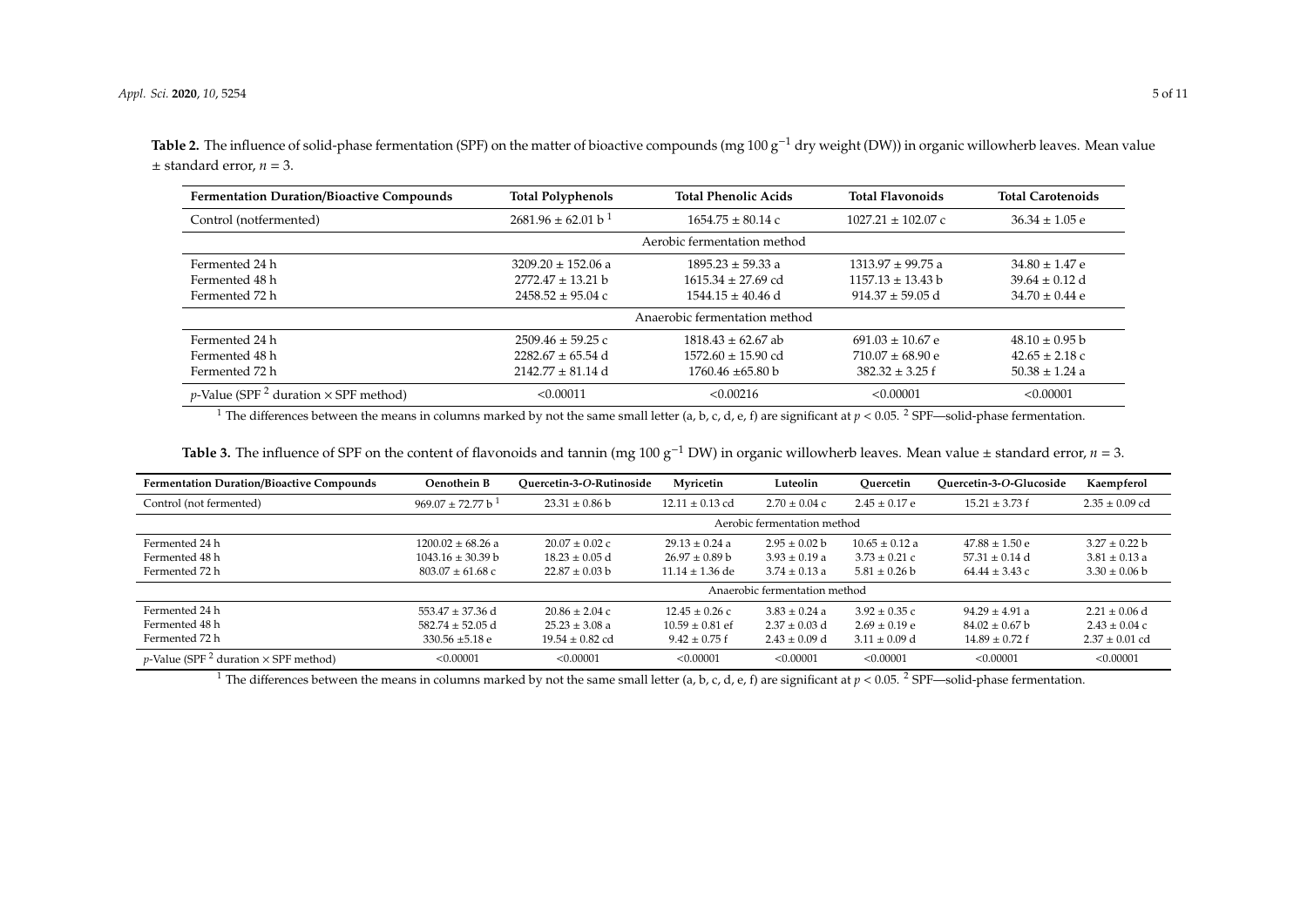| <b>Fermentation Duration/Bioactive Compounds</b>                | Gallic                      | Chlorogenic       | <i>p</i> -Coumaric            | Ellagic                       | <b>Benzoic</b>     |
|-----------------------------------------------------------------|-----------------------------|-------------------|-------------------------------|-------------------------------|--------------------|
| Control (not fermented)                                         | $6.59 \pm 0.40 \text{ c}^1$ | $9.26 \pm 0.23$ a | $121.08 \pm 5.47$ e           | $1507.40 \pm 73.92 b$         | $10.42 \pm 1.72 b$ |
|                                                                 |                             |                   | Aerobic fermentation method   |                               |                    |
| Fermented 24 h                                                  | $13.57 \pm 0.38$ b          | $3.17 \pm 0.08$ e | $237.11 \pm 7.30$ c           | $1630.68 \pm 57.14$ a         | $10.70 \pm 0.97$ b |
| Fermented 48 h                                                  | $4.47 \pm 1.01$ d           | $9.05 \pm 0.15$ a | $120.67 \pm 10.26$ e          | $1477.35 \pm 19.60 \text{ b}$ | $3.81 \pm 1.13$ c  |
| Fermented 72 h                                                  | $5.01 \pm 0.30$ d           | $6.17 \pm 0.29$ c | $165.92 \pm 12.33$ d          | $1362.84 \pm 29.15$ c         | $4.22 \pm 0.81$ c  |
|                                                                 |                             |                   | Anaerobic fermentation method |                               |                    |
| Fermented 24 h                                                  | $4.68 \pm 0.54$ d           | $7.19 \pm 0.71$ b | $345.85 \pm 20.03$ a          | $1445.82 \pm 45.08$ bc        | $14.89 \pm 1.95$ a |
| Fermented 48 h                                                  | $15.77 \pm 0.37$ a          | $4.37 \pm 0.05$ d | $290.61 \pm 8.64$ b           | $1249.77 \pm 16.74$ d         | $12.07 \pm 0.50$ b |
| Fermented 72 h                                                  | $16.42 \pm 0.92$ a          | $3.58 \pm 0.03$ e | $283.76 \pm 0.88$ b           | $1441.32 \pm 158.83$ bc       | $15.37 \pm 0.08$ a |
| <i>p</i> -Value (SPF <sup>2</sup> duration $\times$ SPF method) | < 0.00001                   | < 0.00001         | < 0.00001                     | < 0.00027                     | < 0.00001          |

**Table 4.** The influence of SPF on the content of phenolic acids (mg 100 g<sup>-1</sup> DW) in organic willowherb leaves. Mean value ± standard error, *n* = 3.

<sup>1</sup> The differences between the means in columns marked by not the same small letter (a, b, c, d, e) are significant at  $p < 0.05$ . <sup>2</sup> SPF—solid-phase fermentation.

|  |  | Table 5. The influence of SPF on the content of carotenoids (mg 100 $g^{-1}$ DW) in organic willowherb leaves. Mean value $\pm$ standard error, $n = 3$ . |
|--|--|-----------------------------------------------------------------------------------------------------------------------------------------------------------|
|--|--|-----------------------------------------------------------------------------------------------------------------------------------------------------------|

<span id="page-5-0"></span>

| <b>Fermentation Duration/Bioactive Compounds</b>               | Lutein                          | Zeaxanthin                    | <b>Beta-Carotene</b> |
|----------------------------------------------------------------|---------------------------------|-------------------------------|----------------------|
| Control (not fermented)                                        | $19.08 \pm 1.04$ d <sup>1</sup> | $11.16 \pm 0.06$ c            | $6.10 \pm 0.14 b$    |
|                                                                |                                 | Aerobic fermentation method   |                      |
| Fermented 24 h                                                 | $18.16 \pm 1.49$ d              | $11.57 \pm 0.06$ c            | $5.07 \pm 0.02$ d    |
| Fermented 48 h                                                 | $22.30 \pm 0.07$ c              | $12.27 \pm 0.06$ b            | $5.08 \pm 0.02$ d    |
| Fermented 72 h                                                 | $18.50 \pm 0.53$ d              | $12.12 \pm 0.17$ b            | $4.09 \pm 0.13$ e    |
|                                                                |                                 | Anaerobic fermentation method |                      |
| Fermented 24 h                                                 | $27.83 \pm 0.63$ a              | $13.96 \pm 0.39$ a            | $6.31 \pm 0.07$ a    |
| Fermented 48 h                                                 | $24.61 \pm 2.15$ b              | $12.36 \pm 0.41$ b            | $5.68 \pm 0.03$ c    |
| Fermented 72 h                                                 | $29.75 \pm 0.87$ a              | $14.32 \pm 0.51$ a            | $6.30 \pm 0.07$ a    |
| <i>p</i> -Value(SPF <sup>2</sup> duration $\times$ SPF method) | < 0.00001                       | < 0.00001                     | < 0.00001            |

<span id="page-5-1"></span><sup>1</sup> The differences between the means in columns marked by not the same small letter (a, b, c, d, e) are significant at  $p < 0.05$ . <sup>2</sup> SPF—solid-phase fermentation.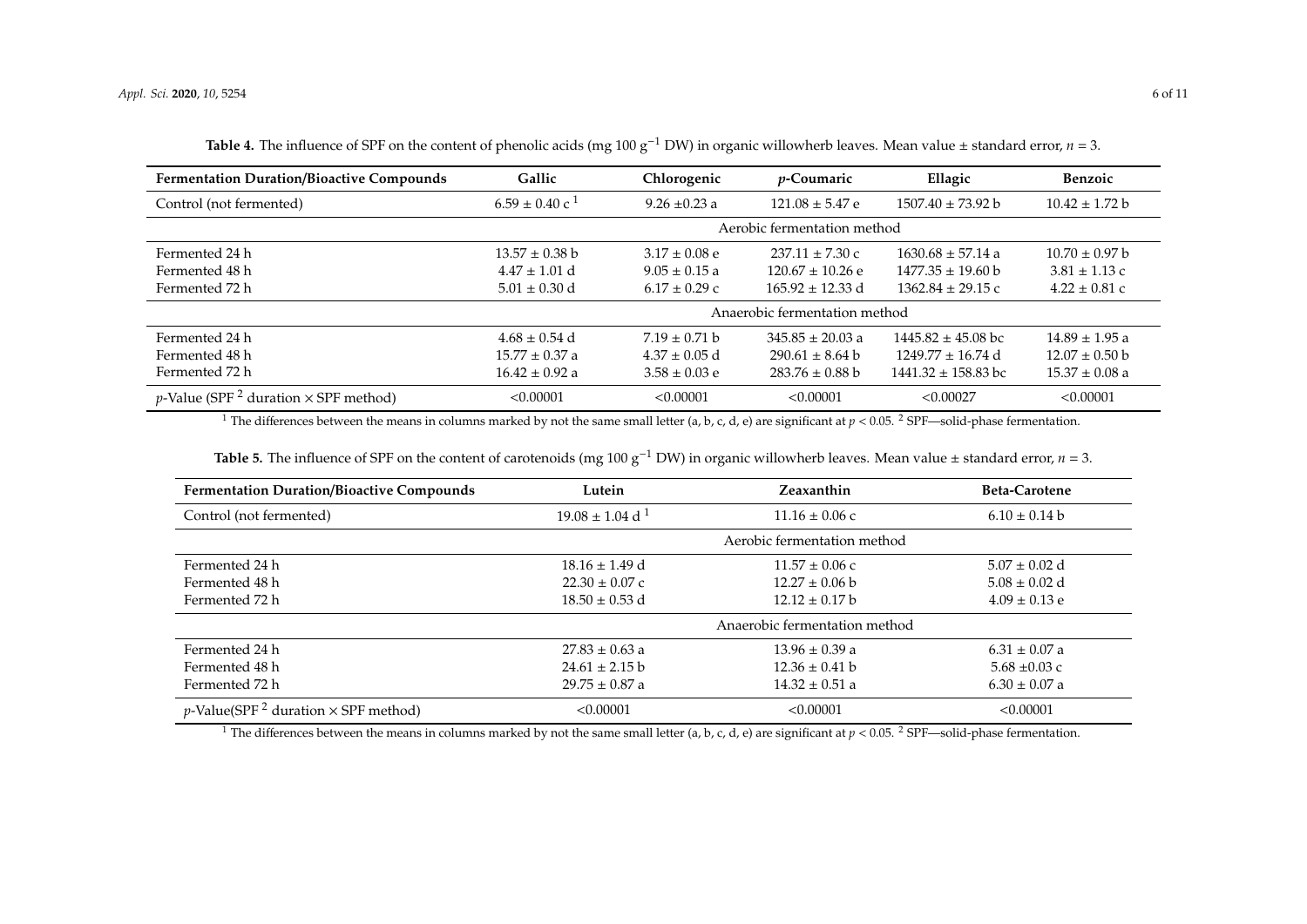#### *3.2. Antioxidant Activity in Willowherb Leaves*

We noticed that not-fermented willowherb leaves (control) had an inferior antioxidant activity, *3.2. Antioxidant Activity in Willowherb Leaves* in comparison with 24 h, 48 h, and 72 h SPF. In anaerobic conditions, samples had a higher antioxidant  $\,$ activity in proportion to aerobic SPF. The short duration (24 h) under the aerobic fermentation gave higher results of antioxidant activity of willowherb leaves, compared to those under the short duration  $(24 h)$  in anaerobic fermentation (Figure [1\)](#page-6-0).  $\frac{1}{2}$  in analysis duration (Figure 1).

<span id="page-6-0"></span>

Figure 1. Theinfluence of SPF on the antioxidant activity of organic willowherb leaves  $M_{\rm Edd}$  or  $\epsilon$  denoted by the same letter are not significantly different (*p*<sub>=</sub>  $\epsilon$  0.05),  $(p < 0.0001)$ . Means followed by the same letter are not significantly different  $(p < 0.05)$ ,  $n = 3$ . <sup>1</sup> SPF—solid-phase fermentation.

# 3.3. Allocation of Bioactive Compounds in Willowherb Leaves Samples

In this research, hierarchical cluster analysis was performed to group willowherb samples fermented at different conditions. The dendrogram received from hierarchical cluster analysis is shown compounds and antioxidant activity grouped three different groups (C1, C2, and C3). in Figure [2.](#page-6-1) The clustering of sample types regarding the composition of bioactive compounds and antioxidant activity grouped them into three different groups (C1, C2, and C3). Therefore, this result shows that the three clusters have different chemical compositions in terms of bioactive compounds and antioxidant activity. The lutescale acid (Figure 2). According  $2$  has a robic-24 h  $\sim$ 24 h  $\sim$ 24 h  $\sim$ 24 h  $\sim$ 24 h  $\sim$ 24 h  $\sim$ 24 h  $\sim$ 24 h  $\sim$ 24 h  $\sim$ 24 h  $\sim$ 24 h  $\sim$ 24 h  $\sim$ 24 h  $\sim$ 24 h  $\sim$ 24 h  $\sim$ 24 h  $f_{\text{rel}}(C_1, C_2)$  in the density was formed regarding the higher contents of  $\alpha$ 

<span id="page-6-1"></span>

**Figure 2.** Cluster dendrogram for organic willowherb samples fermented under the different **Figure 2.** Cluster dendrogram for organic willowherb samples fermented under the different solid-phase solid-phase fermentation method and different duration, based on  $20$  variables. These samples are samples are samples are samples are samples are samples are samples are samples are samples are samples are samples are sa fermentation method and different duration, based on 20 variables. These samples are grouped using Ward's method and Euclidean distance. Conditions of solid-phase fermentation: different fermentation method (Control (not fermented), aerobic solid-phase fermentation method (Aerobic) and anaerobic solid-phase fermentation method (Anaerobic)) and different fermentation duration (Control (not fermented), fermented 24 h, 48 h, and 72 h).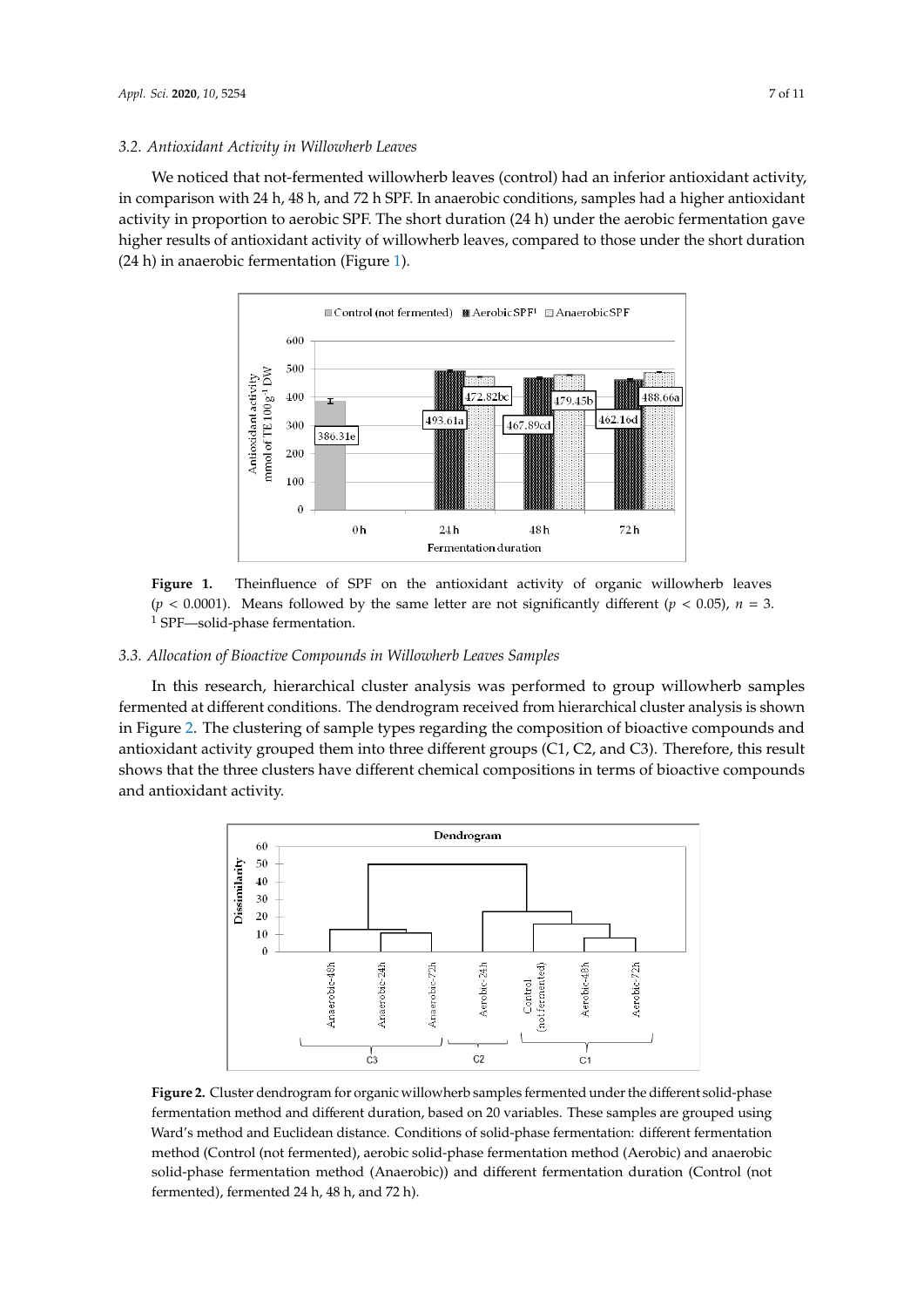Cluster 1 demonstrated that control (not fermented), aerobic-48 h, and aerobic-72 h samples were grouped closely due to higher contents of luteolin and chlorogenic acid (Figure [2\)](#page-6-1). Aerobic-24 h formed cluster 2 (C2) in the dendrogram. This group was formed regarding the higher contents of total polyphenols, total flavonoids, oenothein B, myricetin, quercetin, and ellagic acid. Additionally, anaerobic-24 h, anaerobic-48 h, and anaerobic-72 h samples were grouped into cluster 3 (C3), due to their stronger antioxidant activity and higher contents of phenolic acids such as gallic, *p*-coumaric, and benzoic, as well as total carotenoids and individual carotenoids (lutein, zeaxanthin, and beta-carotene).

#### **4. Discussion**

Phenolic compound and carotenoid synthesisisactivated in response to climatic, humidity, or other stressful impacts on the plant. 2019 was too dry for the development of willowherb during their vegetative period, so it could have been one of the key factors in monitoring higher levels of polyphenols and carotenoids.

Microbial metabolism and enzymes produced during SPF, such as polyphenol oxidase, have a significant effect on the components of fermented willowherb leaves, by breaking down macromolecular components (proteins, lipids, and polysaccharides) into lower molecular weight substances and secondary products of metabolism [\[17\]](#page-9-13). Also, cutting and pressing during SPF could intensify cell wall degradation, thus improving diffusion of bioactive compounds from the inner cell parts, and then initiating better extraction. Thus, it could have been one of the key factors in monitoring higher levels of polyphenols and carotenoids after solid-phase fermentation.

In this experiment, we determined that the short-term (24 h) aerobic solid-phase fermentation process increased the level of total polyphenolic compounds by 19.66%. The amount of total phenolic acids significantly increased (by 14.53%) after 24 h aerobic fermentation, and total flavonoids increased by 27.92%, compared to control. Contrarily, the highest amounts of total carotenoids were observed after anaerobic fermentation: 50.38 mg 100 g<sup>-1</sup> DW (72 h) and 48.10 mg 100 g<sup>-1</sup> DW (24 h).

Ellagitannin dimer oenothein B quantity depends on ellagic and gallic acid quantities. The amount of oenothein B significantly increased after 24 h aerobic SPF, and significantly decreased after anaerobic SPF (Table [3\)](#page-4-1). This can be explained by the higher oxygen amount and the changes in quantity and quality of gallic and ellagic acids during aerobic solid-phase fermentation. Also, microbial metabolism intensifies and the enzyme (polyphenol oxidase) activity disintegrates them into lower molecular weight components [\[18\]](#page-9-14).

Quercetin and quercetin-3-*O*-rutinoside (rutin) are very biochemically and structurally related to each other, thus we can explain the results among flavonoid quantities (Table [3\)](#page-4-1). Quercetin significantly increased after 24 h aerobic fermentation, but the amount of quercetin-3-*O*-rutinoside significantly decreased. It can be explained by the disintegration of glycoside links by fermentation bacteria [\[19\]](#page-9-15).

Myricetin, luteolin, and quercetin are structurally similar. Myricetin can be produced from kaempferol [\[20\]](#page-9-16). The levels of myricetin and kaempferol were significantly higher after aerobic fermentation (Table [3\)](#page-4-1).

The highest amounts of gallic acid were determined after 24 h aerobic, and anaerobic fermentation after 48 h and 72 h. Gallic acid is found as part of hydrolysable tannins or in free form. Gallic acid and ellagic acid groups are related. The results could be explained, because hydrolysable tannins (gallotannins and ellagitannins) are disintegrating during hydrolysis into gallic acid and glucose [\[21\]](#page-9-17).

Cinnamic acid takes part in the metabolism of chlorogenic and *p*-coumaric acids [\[22\]](#page-9-18). Thus, we can explain the results of these two phenolic acids. Chlorogenic acid levels decreased significantly in almost all variants of fermentation, but *p*-coumaric acid increased significantly only after anaerobic solid-phase fermentation (Table [4\)](#page-5-0).

The most common phenolic acid found in willowherb leaves is ellagic acid. In plants, ellagitannins hydrolyze into ellagic acids [\[23\]](#page-9-19). In this case, SPF significantly increased the level of ellagic acid only after 24 h aerobic fermentation, and decreased it in all other variants (Table [4\)](#page-5-0). During SPF, microbial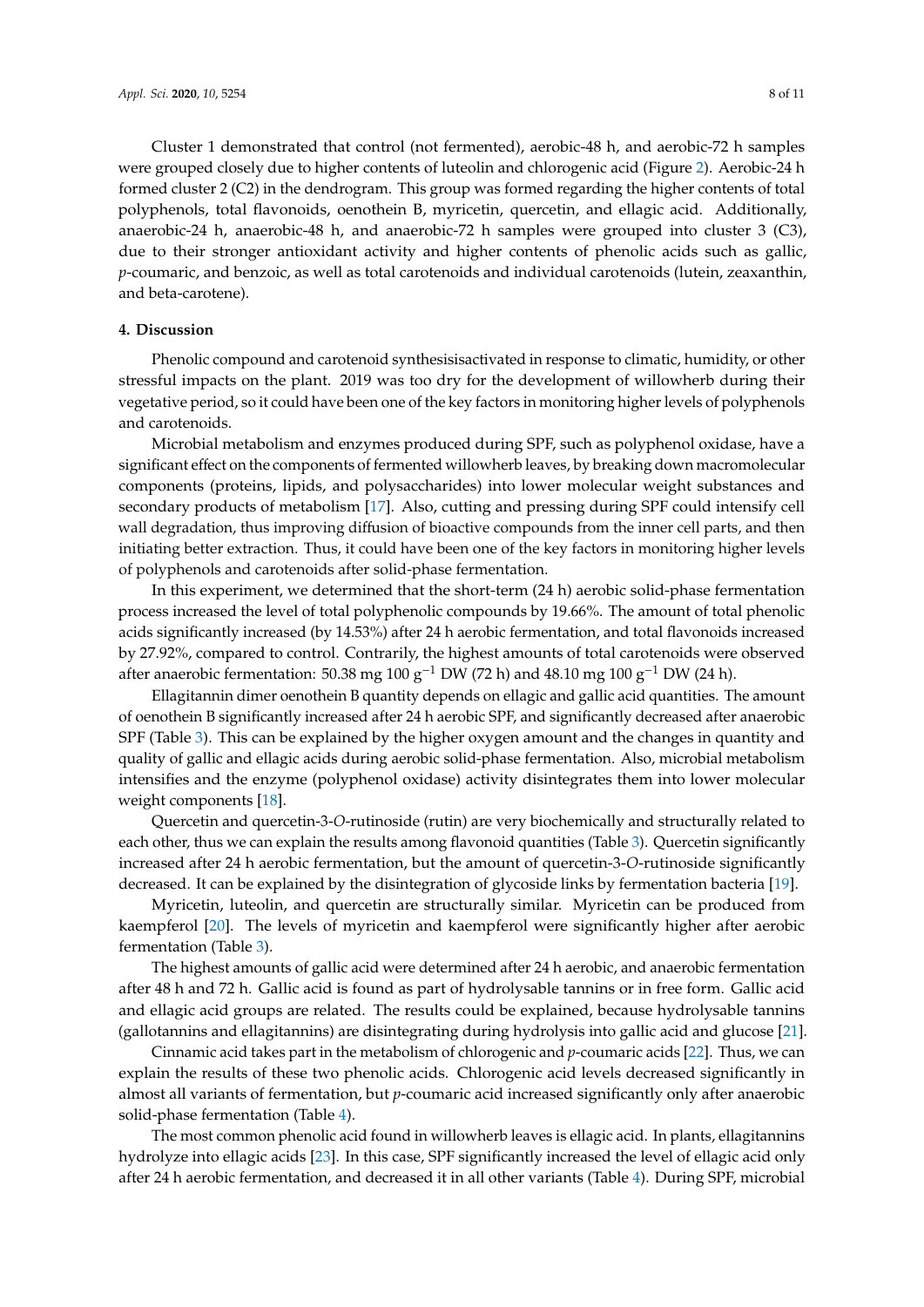metabolism and enzyme activity rises, and part of the ellagic acid disintegrates to the final acids. Due to this fact, the amounts of ellagic acid that decreased could be clarified.

Benzoic acid is found in a lot of plants and it mediates the biosynthesis of many secondary metabolites [\[24\]](#page-10-0). The quantities of benzoic acid in willowherb were significantly raised only under anaerobic SPF (Table [4\)](#page-5-0). These changes in benzoic acid amounts could be explained, because anaerobic bacterial metabolism and active enzyme activity lead the composition of benzoic acid from macromolecular substances.

Lutein is isomeric with zeaxanthin(both belong to the xanthophylls group). Lutein and zeaxanthin can be interconverted in the body through an intermediate called meso-zeaxanthin [\[25\]](#page-10-1). Beta-carotene (carotenes group) is hydrocarbon, and contains no oxygen. All these carotenoids areformationsoftetraterpenes (they are produced from 8isoprenemolecules and contain 40 carbon atoms).

The significantly higher amounts of lutein, zeaxanthin, and beta-carotene were determined after anaerobic fermentation, compared to control and aerobic SPF (Table [5\)](#page-5-1). The carotenoid precursor, geranyl geranyl diphosphate (GGPP), can be converted into carotenes or xanthophylls by undergoing different steps within the carotenoid biosynthetic pathway [\[26\]](#page-10-2). The last two steps, involving (e)-4-hydroxy-3-methylbut-2-en-1-yl diphosphate (HMBPD) synthase and reductase, can only occur in completely anaerobic environments [\[27\]](#page-10-3). Thus, we can explain, why higher amounts of lutein, zeaxanthin, and beta-carotene were determined in anaerobic conditions.

Couto et al. suggest that the final quality of a solid-phase fermentation process can be influenced not only by the duration of the fermentation, but also by other factors, such as certain microorganisms: bacteria, yeast, fungi, and others [\[28\]](#page-10-4).

#### **5. Conclusions**

The results show that solid-phase fermentation significantly improves the isolation of bioactive compounds from the leaves of willowherb. Moreover, the selected organic willowherb samples varied significantly in the composition of polyphenolic compounds and carotenoids. The highest amounts of total phenolic acids and total flavonoids were determined after 24 h under aerobic solid-phase fermentation, but the amountof total carotenoids was higher after 72 h using anaerobic solid-phase fermentation, compared to control (not fermented). Not-fermented willowherb leaves had a lower antioxidant activity, compared to fermented leaves.

In conclusion, SPF could intensify cell wall degradation, thus improving better diffusion of bioactive compounds from the inner cell parts, and then initiating better extraction. Thus, it could be one of the key factors in monitoring higher levels of polyphenols and carotenoids after solid-phase fermentation. According to experimental results, 24 h or 48 h duration aerobic solid-phase fermentation could be recommended for organic willowherb health-promoting products. It needs to be considered that the proposed method and different conditions will give the assumed results with organic willowherb (*Chamerion angustifolium* (L.) Holub) leaves or plants with such composition.

**Author Contributions:** Conceptualization: M.L.; data curation: M.L.; formal analysis: N.V.; funding acquisition: E.J.; methodology: K.N., E.H., and J.K.; project administration: E.J.; resources: M.L.; software: N.V.; supervision: E.J. and J.K.; validation: E.H.; visualization: M.L. and E.H.; writing—original draft: M.L.; writing—review and editing: M.L. and E.J. All authors have read and agreed to the published version of the manuscript.

**Funding:** This research received no external funding.

**Conflicts of Interest:** The authors declare no conflict of interest.

#### **References**

- <span id="page-8-0"></span>1. Lasinskas, M.; Jariene, E. Applications of the narrow-leaved fireweed (*Chamerion angustifolium* L.): A review of research. *Agric. Sci.* **2018**, *25*, 125–130.
- <span id="page-8-1"></span>2. Schepetkin, I.A.; Ramstead, A.G.; Kirpotina, L.N.; Voyich, J.M.; Jutila, M.A.; Quinn, M.T. Therapeutic potential of polyphenols from *Epilobium angustifolium* (Fireweed). *Phytother. Res.* **2016**, *30*, 1287–1297. [\[CrossRef\]](http://dx.doi.org/10.1002/ptr.5648) [\[PubMed\]](http://www.ncbi.nlm.nih.gov/pubmed/27215200)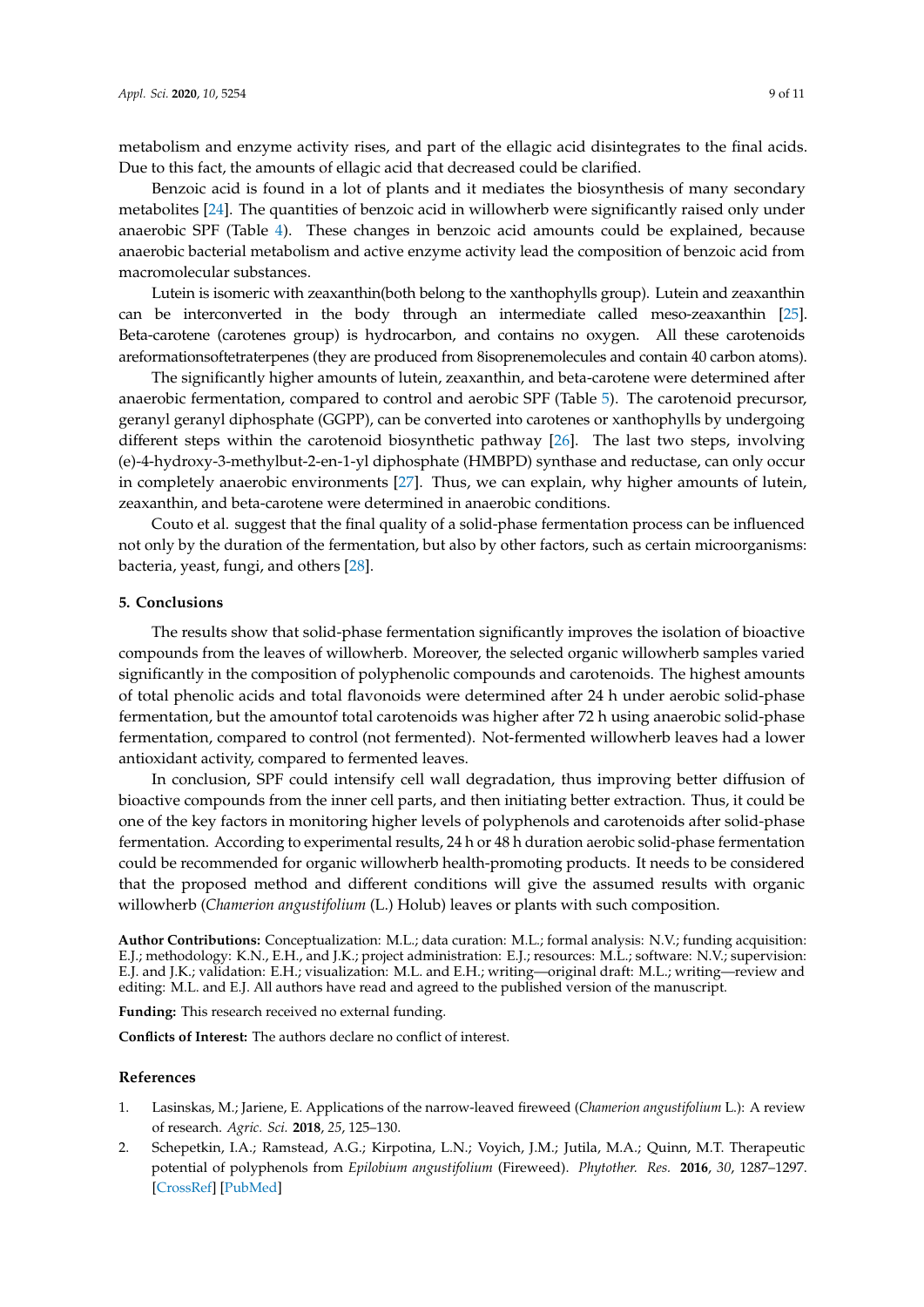- <span id="page-9-0"></span>3. Prasad, K.; Manohar, P.; Kavita, Y.A. Review on Phytopharmacopial potential of *Epilobium Angustifolium*. *Pharm. J.* **2018**, *10*, 1076–1078.
- <span id="page-9-1"></span>4. Xu, X.; Hu, W.; Zhou, S.; Tu, C.; Xia, X.; Zhang, J.; Dong, M. Increased phenolic content and enhanced antioxidant activity in fermented glutinous rice supplemented with Fu Brick Tea. *Molecules* **2019**, *24*, 671. [\[CrossRef\]](http://dx.doi.org/10.3390/molecules24040671) [\[PubMed\]](http://www.ncbi.nlm.nih.gov/pubmed/30769776)
- <span id="page-9-2"></span>5. Yang, C.; Chen, Z.; Wu, Y.; Wang, J. Nutrient and ruminal fermentation profiles of *Camellia* seed residues with fungal pretreatment. *Asian-Australas. J. Anim. Sci.* **2018**, *32*, 357–365. [\[CrossRef\]](http://dx.doi.org/10.5713/ajas.18.0612) [\[PubMed\]](http://www.ncbi.nlm.nih.gov/pubmed/30381740)
- <span id="page-9-3"></span>6. Lasinskas, M.; Jariene, E. The content of phenolic acids in the different duration fermented leaves of fireweed (*Chamerion angustifolium* (L.) Holub). *Agric. Sci.* **2019**, *26*, 111–115. [\[CrossRef\]](http://dx.doi.org/10.6001/zemesukiomokslai.v26i3.4110)
- <span id="page-9-4"></span>7. Lasinskas, M.; Jariene, E.; Vaitkeviciene, N.; Hallmann, E.; Najman, K. Effect of different durations of solid-phase fermentation for fireweed (*Chamerion angustifolium* (L.) Holub) leaves on the content of polyphenols and antioxidant activity in vitro. *Molecules* **2020**, *25*, 1011. [\[CrossRef\]](http://dx.doi.org/10.3390/molecules25041011)
- <span id="page-9-5"></span>8. Kiss, A.K.; Bazylko, A.; Filipek, A.; Granica, S.; Jaszewska, E.; Kiarszys, U.; Kosmider, A.; Piwowarski, J. Oenothein B's contribution to the antiinflammatory and antioxidant activity of *Epilobium* sp. *Phytomedicine* **2011**, *18*, 557–560. [\[CrossRef\]](http://dx.doi.org/10.1016/j.phymed.2010.10.016)
- 9. Stolarczyk, M.; Piwowarski, J.; Granica, S.; Stefanska, J.; Naruszewicz, M.; Kiss, A. Extracts from *Epilobium* sp. herbs, their components and gut microbiota metabolites of *Epilobium* ellagitannins, urolithins, inhibit hormone-dependent prostate cancer cells-(LNCaP) proliferation and PSA Secretion. *Phytother. Res.* **2013**, *27*, 1842–1848. [\[CrossRef\]](http://dx.doi.org/10.1002/ptr.4941)
- <span id="page-9-6"></span>10. Karakurt, S.; Semiz, A.; Celik, G.; Gencler-Ozkan, A.M.; Sen, A.; Adali, O. Contribution of ellagic acid on the antioxidant potential of medicinal plant *Epilobium* sp. *Nutr. Cancer* **2016**, *68*, 173–183. [\[CrossRef\]](http://dx.doi.org/10.1080/01635581.2016.1115092)
- <span id="page-9-7"></span>11. Ponder, A.; Hallmann, E. Phenolics and carotenoid contents in the leaves of different organic and conventional raspberry (*Rubus idaeus* L.) cultivars and their in vitro activity. *Antioxidants* **2019**, *8*, 458. [\[CrossRef\]](http://dx.doi.org/10.3390/antiox8100458) [\[PubMed\]](http://www.ncbi.nlm.nih.gov/pubmed/31591360)
- <span id="page-9-8"></span>12. Hallmann, E.; Rozpara, E.; Słowianek, M.; Leszczyńska, J. The effect of organic and conventional farm management on the allergenic potency and bioactive compounds status of apricots (*Prunus armeriaca* L.). *Food Chem.* **2019**, *279*, 171–178. [\[CrossRef\]](http://dx.doi.org/10.1016/j.foodchem.2018.12.018) [\[PubMed\]](http://www.ncbi.nlm.nih.gov/pubmed/30611476)
- <span id="page-9-9"></span>13. Srednicka-Tober, D.; Ponder, A.; Hallmann, E.; Głowacka, A.; Rozpara, E. The profile and content of polyphenols and carotenoids in local and commercial sweet cherry fruits (*Prunus avium* L.) and their antioxidant activity in vitro. *Antioxidants* **2019**, *8*, 534. [\[CrossRef\]](http://dx.doi.org/10.3390/antiox8110534)
- <span id="page-9-10"></span>14. Dwivedi, S.; Malik, C.; Chhokar, V. Molecular structure, biological functions, and metabolic regulation of flavonoids. *Plant. Biotechnol. Recent Adv. Dev.* **2017**. [\[CrossRef\]](http://dx.doi.org/10.1007/978-981-10-4732-9_9)
- <span id="page-9-11"></span>15. Goleniowski, M.; Bonfill, M.; Cusido, R.; Palazon, J. Phenolic acids. *Nat. Prod.* **2013**. [\[CrossRef\]](http://dx.doi.org/10.1007/978-3-642-22144-6_64)
- <span id="page-9-12"></span>16. Concepcion, M.R.; Avalos, J.; Bonet, M.L.; Boronat, A.; Gomez-Gomez, L.; Hornero-Mendez, D.; Limon, M.C.; Melendez-Martinez, A.J.; Olmedilla-Alonso, B.; Palou, A.; et al. A global perspective on carotenoids: Metabolism, biotechnology, and benefits for nutrition and health. *Prog. Lipid Res.* **2018**, *70*, 62–93. [\[CrossRef\]](http://dx.doi.org/10.1016/j.plipres.2018.04.004)
- <span id="page-9-13"></span>17. Farnworth, E.R. The Evidence to support health claims for probiotics. *J. Nutr.* **2008**, *138*, 1250–1254. [\[CrossRef\]](http://dx.doi.org/10.1093/jn/138.6.1250S)
- <span id="page-9-14"></span>18. Yoshida, T.; Hatano, T.; Ito, H.; Okuda, T.; Quideau, S. Structural diversity and antimicrobial activities of ellagitannins. In *Chemistry and Biology of Ellagitannins: An Underestimated Class of Bioactive Plant Polyphenols*; World Scientific Publishing Company: Singapore, 2009; Volume 2003b, pp. 55–93.
- <span id="page-9-15"></span>19. Huynh, N.T.; Van Camp, J.; Smagghe, G.; Raes, K.; Thai, H.N. Improved release and metabolism of flavonoids by steered fermentation processes: A review. *Int. J. Mol. Sci.* **2014**, *15*, 19369–19388. [\[CrossRef\]](http://dx.doi.org/10.3390/ijms151119369)
- <span id="page-9-16"></span>20. Flamini, R.; Mattivi, F.; De Rosso, M.; Arapitsas, P.; Bavaresco, L. Advanced knowledge of three important classes of grape phenolics: Anthocyanins, stilbenes and flavonols. *Int. J. Mol. Sci.* **2013**, *14*, 19651–19669. [\[CrossRef\]](http://dx.doi.org/10.3390/ijms141019651)
- <span id="page-9-17"></span>21. Pengelly, A. An introduction to the chemistry and therapeutics of herbal medicine. In *The Constituents of Medicinal Plants*, 2nd ed.; Allen & Unwin: Oxford, UK, 2004; pp. 29–30.
- <span id="page-9-18"></span>22. Naveed, M.; Hejazi, V.; Abbas, M.; Kamboh, A.; Khan, G.J.; Shumzaid, M.; Ahmad, F.; Babazadeh, D.; FangFang, X.; Modarresi-Ghazani, F.; et al. Chlorogenic acid (CGA): A pharmacological review and call for further research. *Biomed. Pharm.* **2017**, *97*, 67–74. [\[CrossRef\]](http://dx.doi.org/10.1016/j.biopha.2017.10.064)
- <span id="page-9-19"></span>23. Cheng, H.S.; Ton, S.H.; Kadir, K.A. Ellagitannin geraniin: A review of the natural sources, biosynthesis, pharmacokinetics and biological effects. *Phytochem. Rev.* **2016**, *16*, 159–193. [\[CrossRef\]](http://dx.doi.org/10.1007/s11101-016-9464-2)